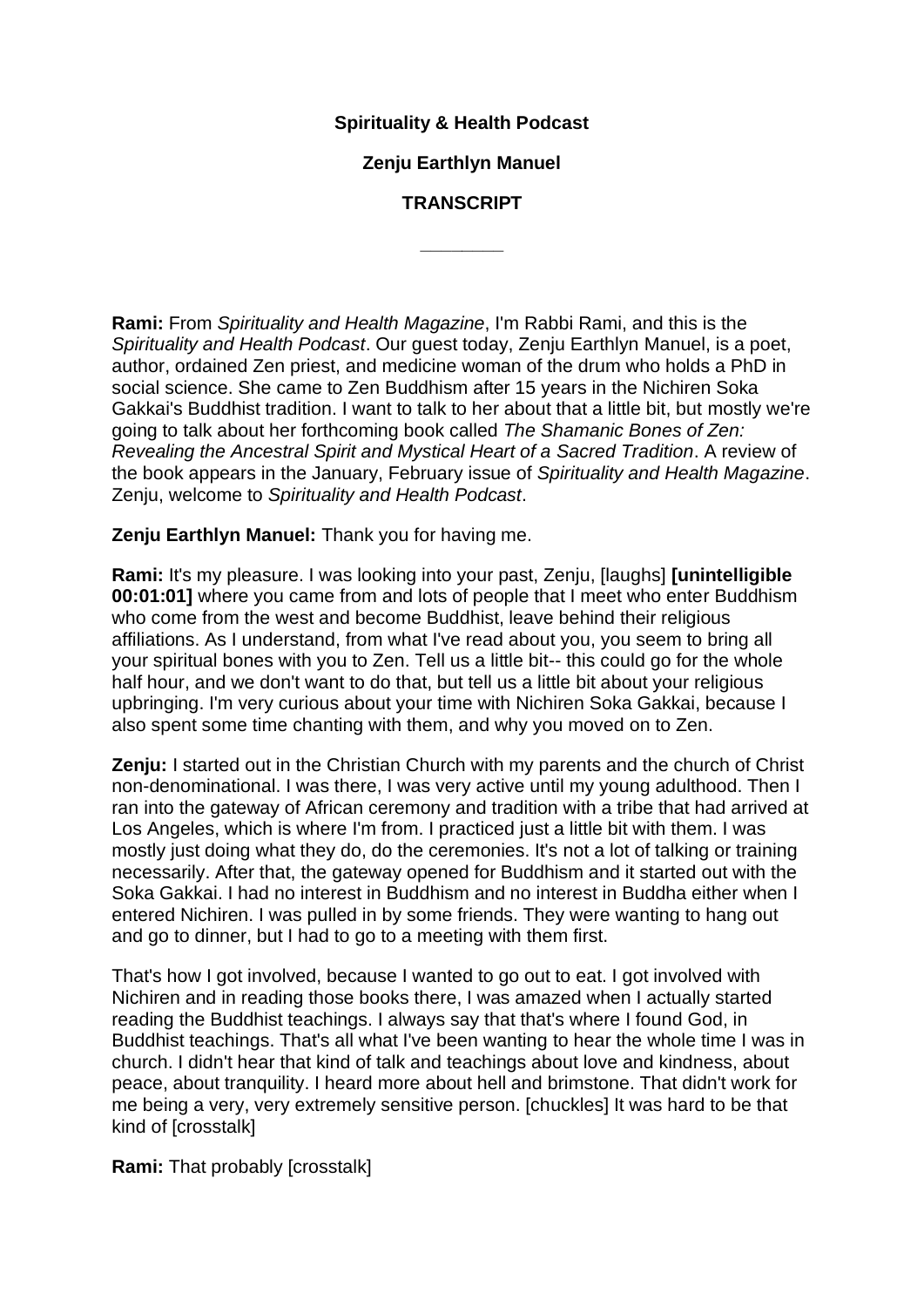**Zenju:** That's a particular kind of Christianity. There're all kinds.

**Rami:** Jesus spent so much of his time in the gospels talking about fire and brimstone. They miss the point when they go in that direction. My guess is that Soka Gakkai is not a form of Buddhism that most people are familiar with. Can you give us just a brief introduction?

**Zenju:** It was a practice brought from Japan to this country, United States, right after World War II. It was brought here by widows and widowers of people who had been killed in World War II with the bomb. They came with this already set philosophical lay community called Soka Gakkai. It was connected with priests. That's where they get the scroll and the chanting, Nam-myoho-renge-kyo. They also chant the Lotus Sutra, which is the basis for their practice. Nichiren himself was a Zen priest and then moved into his own teachings and considered himself a latter-day Budhha.

The reason why Soka Gakkai has always been welcoming to everyone is that the Nichiren tradition wanted everyone to experience Buddhism, not just priests, even though the priests were still attached. Then later on, the priests pulled away from the Soka Gakkai, pulled away from the lay organization, but there's where I learned concentration in Shamatha. They wouldn't call it that, but that's exactly what's happening.

**Rami:** You gave us the chant, the basic chant that's done over and over again, Nammyoho-renge-kyo. Actually, can you let us hear how it actually sounds and then translate it for us?

**Zenju:** It's Nam-myoho-renge-kyo [chants] meaning dedicated to myoho, the mystic sound of truth. In that whole mantra, Nichiren felt was all the teachings in that one mantra, and that that's all you needed to do to bring the Buddhist teachings into your life.

**Rami:** I think most people, when they think Buddhism, they think meditation. **[unintelligible 00:06:11]** I shouldn't have put it that way. When they think Buddhism, they think sitting meditations. I love meditation. In Soka Gakkai, it's this mantra chanting. In Pure Land Shin Buddhism, it's Namu Amida Butsu, calling on the compassion of the Buddha, of infinite light. There're diverse ways to practice Buddhism.

I want to ask you about this in just a little bit, but chanting is, in my mind-- Let's take it up now and we'll come back to another aspect of it later. Chanting, in my mind, is the most accessible practice for people. Not everyone can sit zazen, even if you sit in a chair. What's your sense about the universality of chanting practice?

**Zenju:** Meditation was left to those who wanted to be a monk or a nun, to live in the monastery, to leave the world and live in that world of meditation, and to come awake through that kind of daily practice. Chanting was mostly shared with the lay people, lay practitioners. It is more accessible. I think that's what makes Nichiren so successful. Something happened in the transmission of Buddhism.

Folks saw those Zen masters and said, I want to be like them and pull their meditation, and pull meditation as a practice. If you go, which I have been to different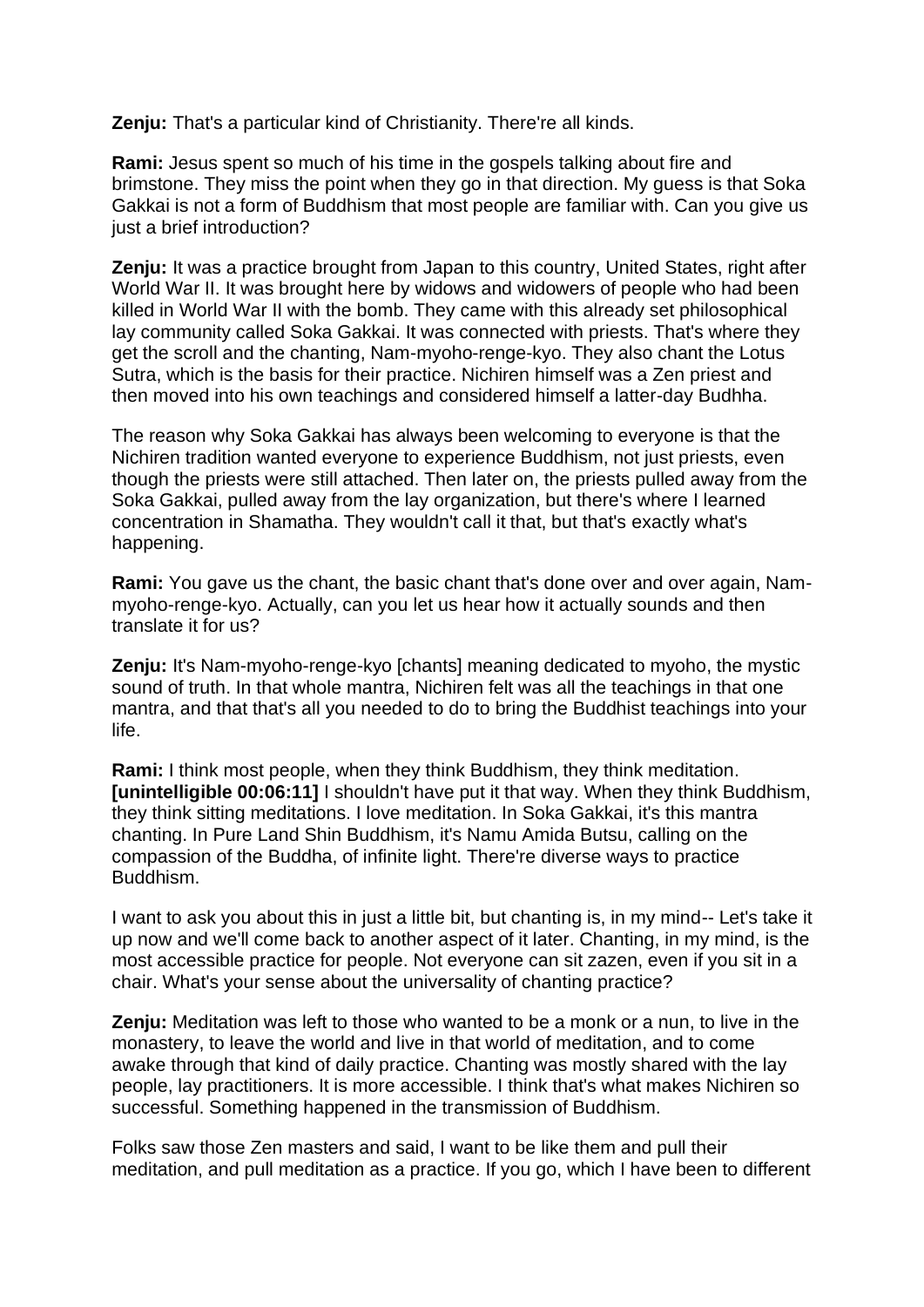countries, Asian countries, and you go to Buddhist communities, they are not doing meditation. They are chanting and singing and those kinds of things. If I sat in a crowd of nuns, most of the ones who would be sitting would be just the Zen people.[laughs]

**Zenju:** It's not really widely spread as we might think. It's very, very rare. I think it's not for everyone, one, because there's no measurable outcome that you can count on. I'm going to go in here for 20 years and come out this way. It just doesn't happen like that. Well, neither is chanting, but chanting is like drumming. You can feel the rhythm. We're used to rhythm of the earth, rhythm of our hearts. Rhythm. That we know. That's what makes, to me, chanting more accessible practice for people.

Meditation is for those, to me, that want to take a deep path into places that we can't see with our eyes or hear with our ears to go into that place and make it our path. Actually just living in that darkness and discovery, whereas chanting is not that.

**Rami:** Chanting can take you very-- Chanting can open you up to [crosstalk]

**Zenju:** That's right.

**Rami:** I'm trying to avoid the word enlightenment.

**Zenju:** I talk about it in the book, that I chanted in Nichiren for seven years. It's where an Oracle came in a dream to me.

**Rami:** I wanted to ask you about that, so go ahead. Tell us about the dream.

**Zenju:** We've got 10 minutes.[chuckles]

**Rami:** Oh, no, we have time.

**Zenju:** Okay. I was suffering at the time and had made a prayer and went to bed that night. Then I woke up with all of this, at 4:00 in the morning with all these words in my head from the dream. Someone was speaking in the dream. I began at four o'clock, went to my desk and started writing down what those messages were. I didn't know what it was about. They were going on and on and on. I just cut it off because I wanted to go back to bed.

The next morning, I went back to it and I looked at it. Then I saw that it also had some kind of artwork, which is very ancient like in Egyptian traditions or other traditions, where they did a lot of worshiping around stones and caves. There's always some drawing of the practice. That felt like, to me, the Oracle came straight out of Nichiren, straight out of my chanting, and I have been chanting very intensely for seven years.

It was surprising that that's what came out. I don't think if I sat down and said, "This is what I want," it would've come. It was waking up to myself. I had already been having dreams. I just didn't pay attention to them until the Oracle came through.

**Rami:** When you're linking chanting to dream and chanting to the drum, and you are a medicine woman of the drum, that seems to be where the shamanic comes in. Is that fair?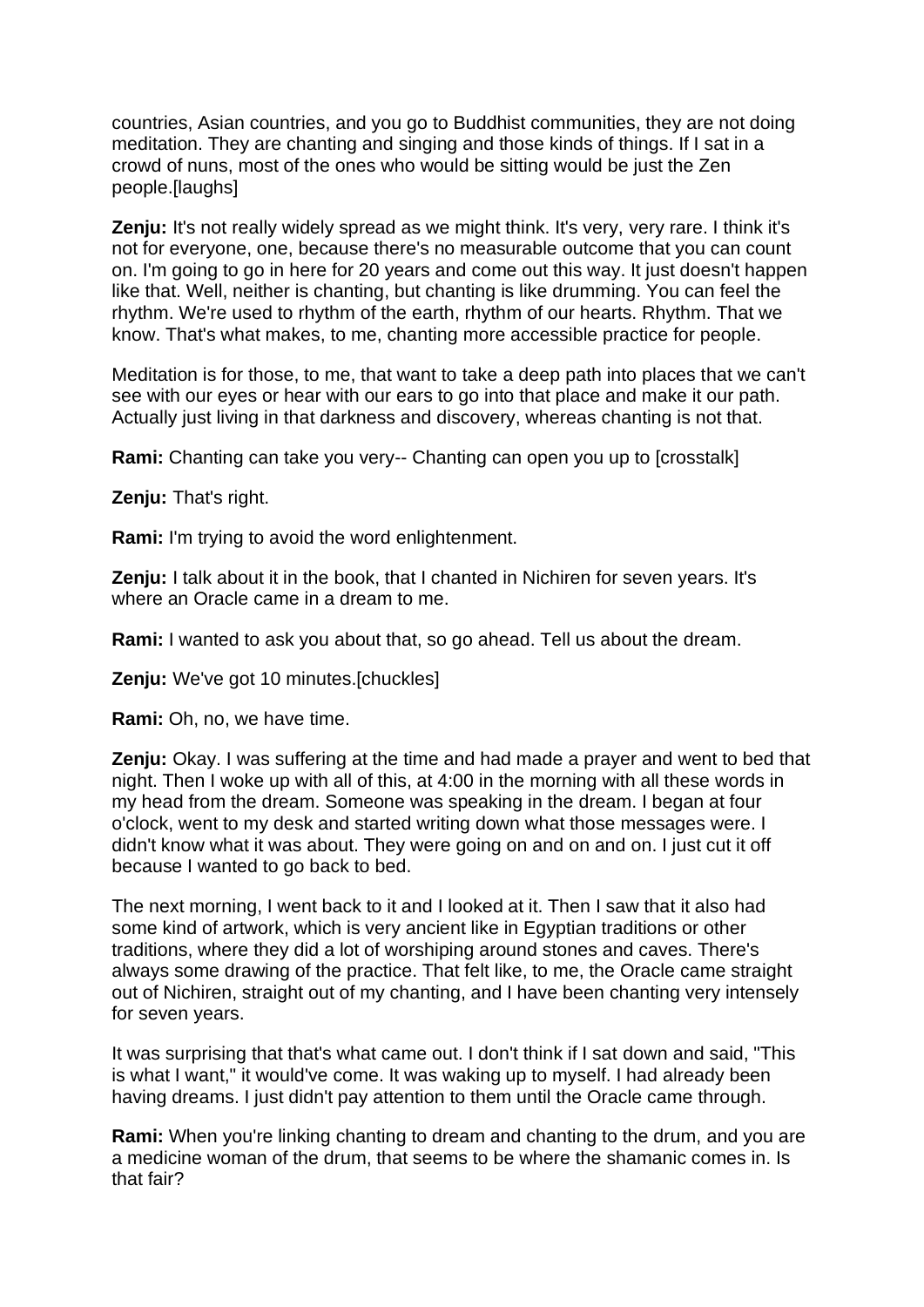**Zenju:** It can be, for some people.

**Rami:** How do you understand the notion of shamanic?

**Zenju:** For me, shamanic is just that experience of awakening. It has many, many definitions, and it's a word that's been borrowed. I do explain that right away in the beginning of my *Shamanic Bones of Zen*, which is already out. It came out February 8th to the public. People should hopefully have it in their hands. Those who preordered. I think that the drum and chanting, like I said, provide rhythm. You're getting in touch with the earth. Anything in awakening is being in touch with the earth in which we live, which is to be in touch with ourselves, because we ourselves are of the earth.

For me, I think it was pretty simple. I didn't just decide I'm going to do Buddhism, I'm going to drum myself into awakening, I'm going to do all these things. I'm not the type of person to go out and search for modalities in things. I actually shy away from them. I'm always surprised about how many places I've been, because I tend to shy away from where the crowd goes. Anyway, all I can say for me, is that the rhythm just puts me in touch with myself. Like I said, we have that in our own bodies, our hearts are beating.

**Rami:** Let me share a quick story from my own experience and see what you think of this. I was once at a EU conference, European Union conference in Prague. Pretty sure it was in Prague. At one point during the conference, I guess it wasn't going the way that the leader wanted it to go. They asked me if I would do some exercise with the group, and everyone spoke different languages. We had translators, but I don't know what they expected I was supposed to do. They just dropped it on me. What I did do was, I invited everyone to congregate in the center of the room, a clump.

Then just apropos to what you were saying, I had everyone tap their heart. Find their heartbeat, make a drum out of their chest, and tap their heart rhythm. Then it became very clear that there was an alignment of rhythm tapping. People saw that their hearts were all beating together. Then we did a chant. Now, in this case, we did the Om Namah Shivaya from the Hindu tradition.

They weren't spiritual people necessarily. They certainly weren't Hindus. There was only one other Hindu there, maybe two. Anyway, the group started chanting Om Namah Shivaya and we did that for just a little bit. It changed the consciousness of the group. It brought people into alignment. When you do chanting with a community, does it have the same effect? [crosstalk]

**Zenju:** Yes, of course. It's singing. The alignment is in the sense that we're now not in our heads, in our story, in ourselves, we're in the sound. If we're doing Om together, we're in the Om of the sound, and these are all ancient mantras too, very old, and so they had purpose, they were designed with purpose, they were designed to bring harmony, to bring compassion. You could be chanting next to your enemy and you might possibly fall in love with that person. Like, "I think I love that person. I don't dislike them anymore while we're chanting." As soon as you stop chanting, you go, "Oh, yes, I remember why I didn't like that person."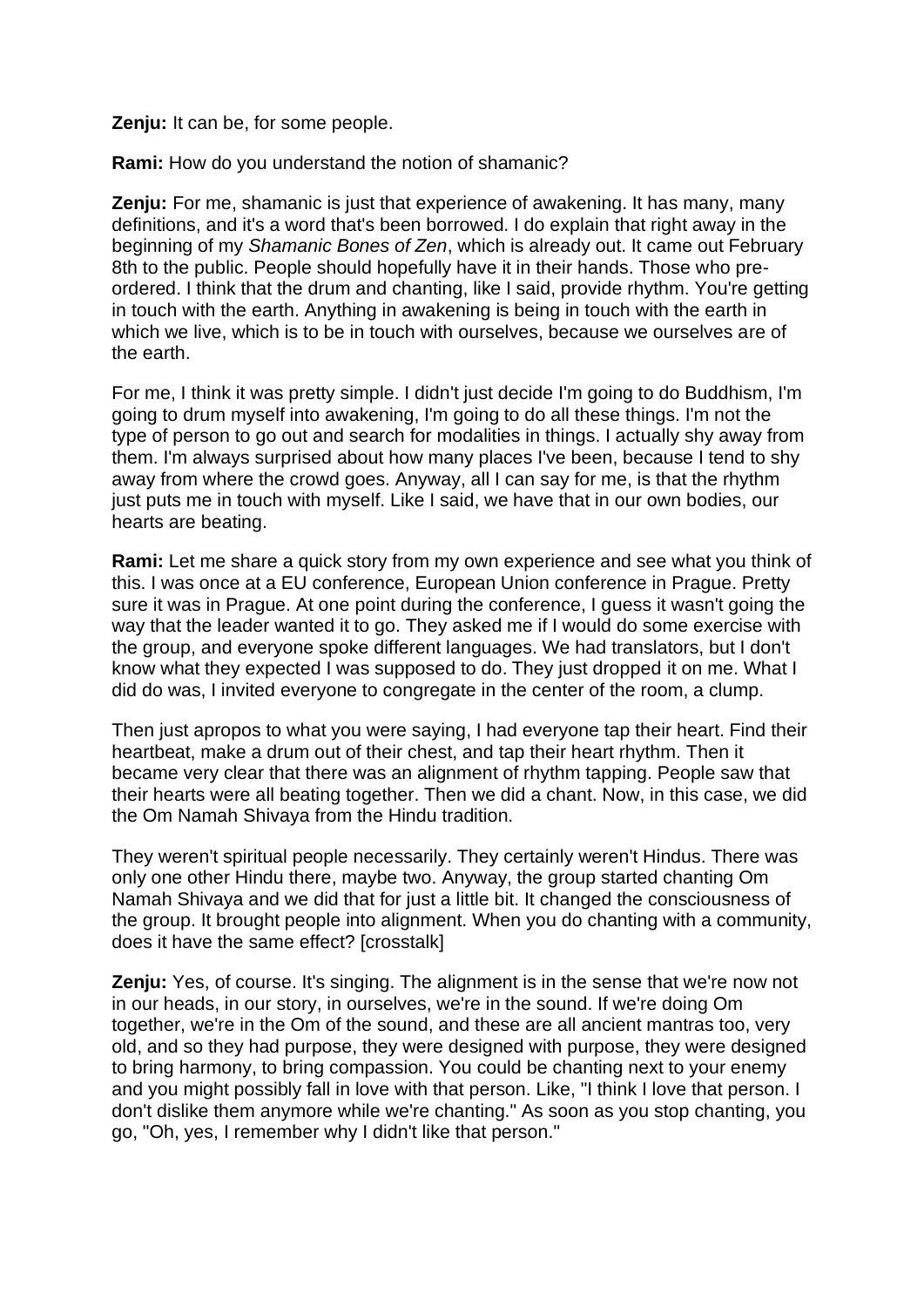**Rami:** No, that's very great. That's a tremendous observation for people to hear, because first of all, it's true and it's testable. In the book, I expected, just for no real good reason, I expected when you were going to give an example of chanting, it would have been the Heart Sutra, which in the 10 years that I was in the Zen world, we chanted the Heart Sutra every day. You instead, share with us the chant of great compassionate mind. I wasn't familiar with this chant, and I'm interested in a couple of things around this.

One is, if you would just chant a bit. It's a long chant. If you could just chant a line or so, just so people get a sense of what it sounds like. Then I'm going to ask you about the text itself.

**Zenju:** Okay. So that folk know, there's an audio of the book and the chant's on the audio book. [chanting]

**Rami:** Okay. All right, so this is in Japanese.

**Zenju:** Yes. Anything that's Japanese, it's medieval Japanese. It's ancient, so even a Japanese person today could just jump up and translate that.

**Rami:** Oh, okay, so give us a sense. I'm not going to ask you to translate it, but what is the message of the chant of great compassion [crosstalk]

**Zenju:** There is no translation.

**Rami:** Oh, okay. There we go.

**Zenju:** That's why I chose it because it's totally about the sound. While you're chanting, that's why it's always good to try to chant it in the language that it's been written in. The Heart Sutra, you can get it in English, in Japanese, and Korean, all kinds of languages. Everyone chants the Heart Sutra.

**Rami:** The mantra at the end is always in Sanskrit, Gate Gate Paragate, right?

**Zenju:** Right.

**Rami: [unintelligible 00:17:33]** the same reason.

**Zenju:** I chose the Dharani because it is no meaning, and it's just meant to move you in a way that words could not. So it has the most, to me, Shamanic depth to it. That's why I chose that chant. Dharanis are very magical chants that are created. They're like spells. They create a spell as you're chanting. Even deeper than if you were to do, say, the Heart Sutra has some of that, but I picked the Dharani. There's a lot of Dharanis, and they don't have a lot of meaning other than the sound themselves are to transport you into that place that meditation could do, or dancing, or drumming or any of those things.

**Rami:** Okay. That is a very helpful explanation of the Shamanic Bones that you're talking about in a book titled *The Shamanic Bones of Zen*. That is very helpful, and when you're doing it, and we're going to close out the show so people can hear this again. That was a small part of this chant. My sense is that if I could do it with you, that there would be a resonance because I'm chanting with you, but even not, even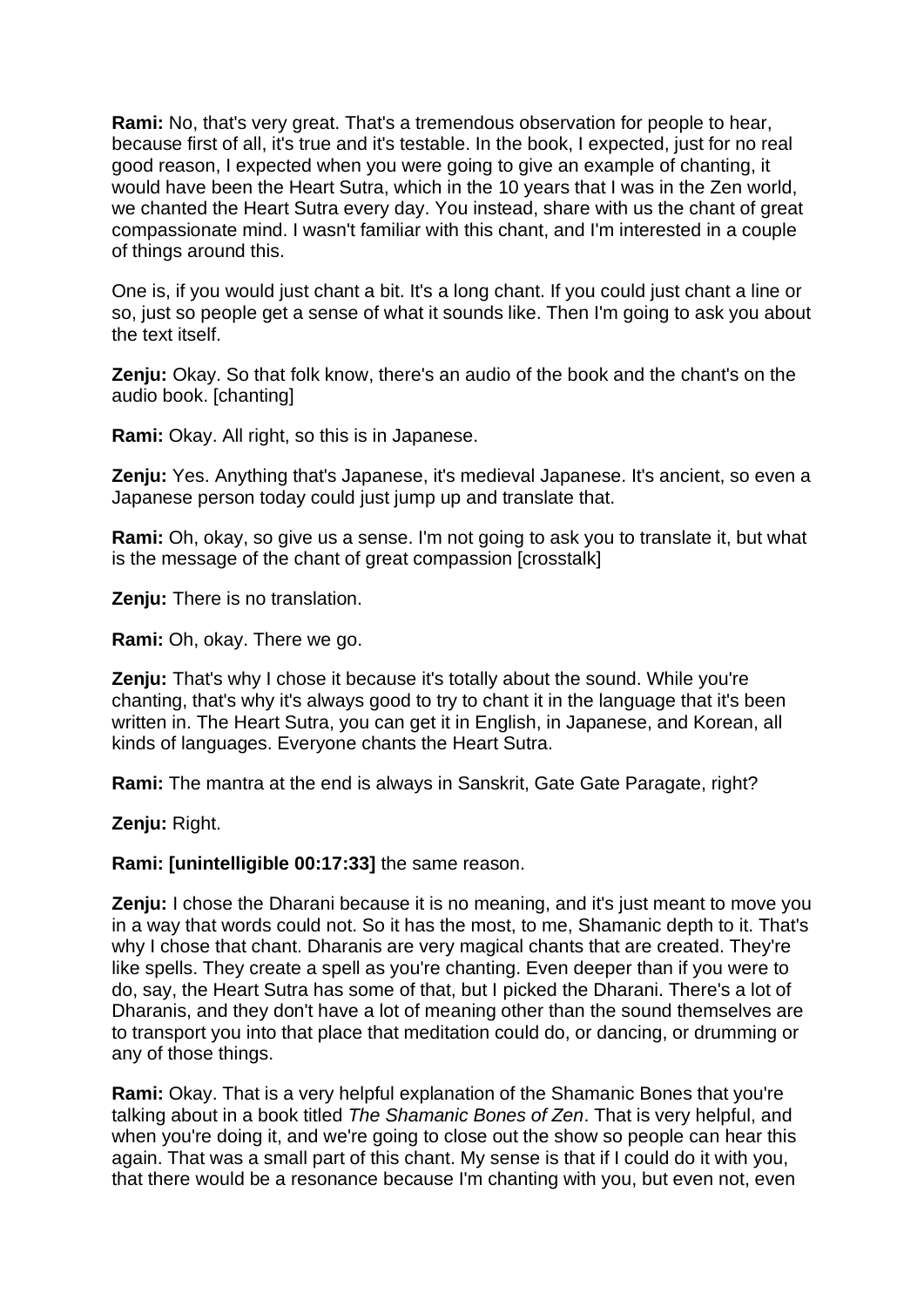listening, there is some kind of resonance that arises from the sound of your voice, using just these sounds, that is already all embracing.

People must feel a part of this, especially if there's no translation I have to worry about, and no meaning I have to derive. I'm just being present in with, and I would imagine ultimately, as the sound itself.

**Zenju:** I think some people have tried to translate Dharanis, and you'll see, if they do, it still doesn't-- it's like oh, Lord, oh, Lord, oh Lord. Oh, my, oh, my, oh, my. It still doesn't happen even if you try.

**Rami:** That's not going to help [crosstalk]

**Zenju:** It's not going to give you that text or literature that you're looking for.

**Rami:** Yes, I don't know if you remember this from your Christian days, but there's a text in 1st Kings where, in the Hebrew, they talked about Kol d'mama daka, which means that-- sometimes it's translated as this, what's it called? Something voice of silence, this still voice of silence or something like that. In Hebrew, it's the voice of maybe fragile silence, there's no great translation. There is a practice where you're trying to listen to whatever that sound of silence is. In Hinduism, they have something called Nada Yoga. It's also actually in Buddhism, where you're listening for the primal sound of the universe.

Some people make the sound using the sound of the om, but oftentimes, in the way I was taught, it's simply listening to the sound, which is always the universe is chanting this, if you want. From the beginning, the universe is chanting, almost like John 1:1, in the beginning, was the Word and the Word was om, something like that. There is this primordial and primal sound that permeates the universe that we can all tap into and listening to this chanting, seems to be tapping into that same energy. What's the response, do you think? When you're leading a group and the group is chanting, the chant of great compassionate mind, see a transformation in people or your eyes are closed and you're not--

**Zenju:** Well, you're not looking at others. You are within. Everything is meditation, offering the incense, walking, bowing, sitting, chanting, it's all zazen, it's all breathing, there's no break in that, although people do break, because they don't know sometimes that to hold that meditative state that's developed in zazen, then you get up and you walk with it, you chant with it, you offer incense with it or flowers with it, or food, whatever's happening in the ceremony.

I think it could take someone one minute, for their heart to burst open. For some people, it may take 10 years, because it depends on where the mind is and where the mind will go, and what you will allow to come into your life. I think I walked in after 15 years of Nichiren and then walking into a Zen center, I was already prepped for the opening. It was going to happen right away and it did. It happened right away.

**Rami:** We're going to have to close this out. Let me suggest to listeners, if you're interested in this book, and you should be, let me suggest, absolutely go get a copy of *The Shamanic Bones of Zen*, but is there a place or should they also get the